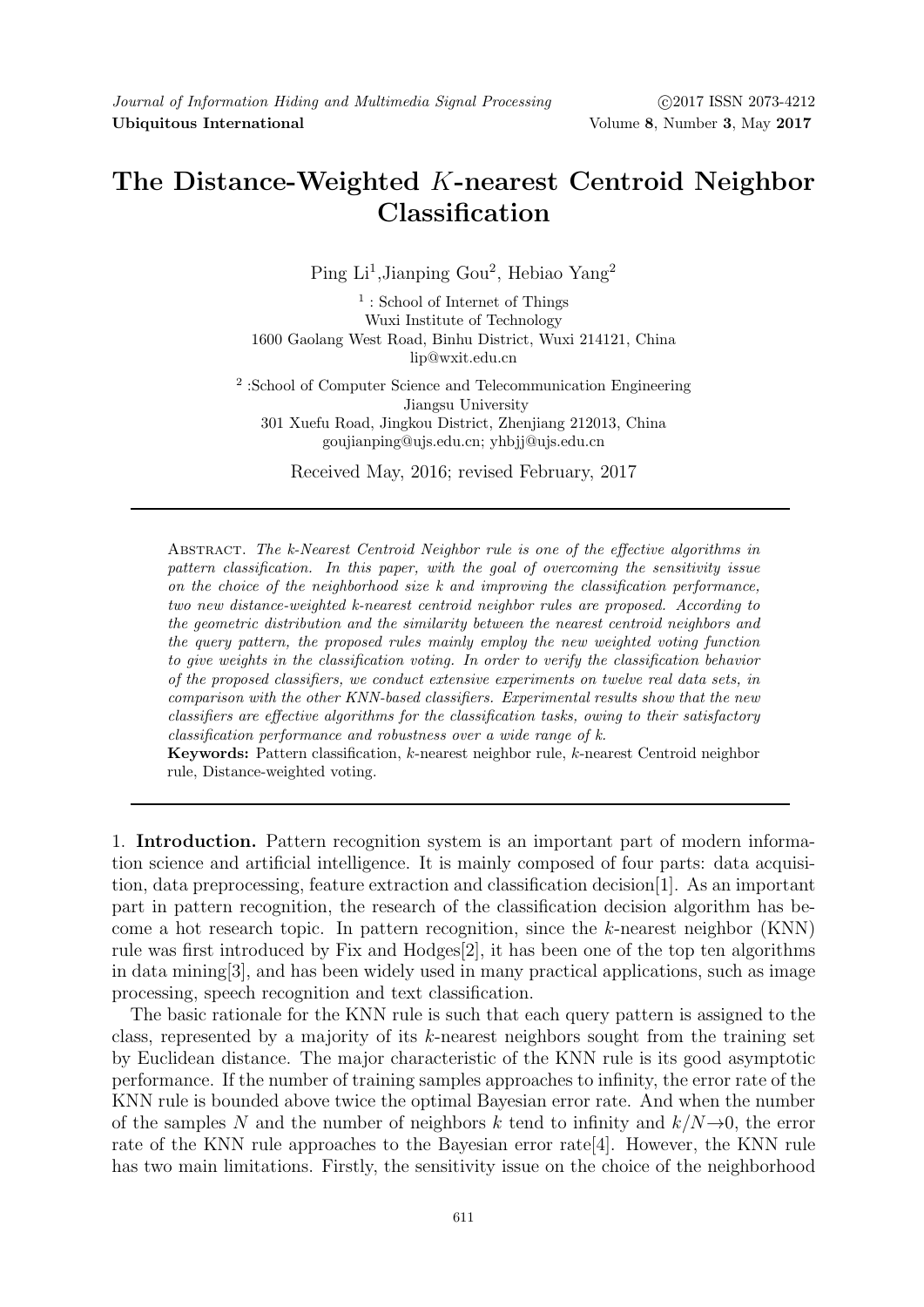size k exists in the KNN rule. If k is too small, the classification result of the query is sensitive to the data sparseness and the noisy, ambiguous or mislabeled points. If  $k$  is too large, its neighborhood may include many outliers from other classes[5, 6, 7]. Secondly, by virtue of the majority voting for making decision in the KNN rule, the k neighbors of each query have an identical weight. The ties of vote can easily give rise to the unpromising classification results.

To deal with the problem, Dudani developed a weighted voting scheme, called distanceweighted k-Nearest Neighbor rule (WKNN)[8], with the basic idea of weighting closer neighbors more heavily according to their distances to the query. Gou, et al. developed a new distance-weighted k-nearest neighbor rule (DWKNN)[9, 10] which can deal with the outliers in the local region of a data space, so as to degrade the sensitivity of the choice of  $k$ .

In order to improve the classification accuracy, a great many of alternative extensions of the traditional KNN have been developed. Among them, the Nearest Centroid Neighbor rule (NCN) is one of the alternative methods[11, 12, 13]. Based on the concept of the NCN rule, Sánchez developed the k-Nearest Centroid Neighbor rule (KNCN)[12]. Instead of directly selecting  $k$  nearest neighbors for a query, KNCN chooses  $k$  nearest centroid neighbors that are not only close enough to the query, but also well symmetrically distributed around it. Many experimental studies have indicated that the KNCN rule performs very well in terms of the classification accuracy. However, just like the KNN rule, there are still several problems in the KNCN rule. With the goal of improving the KNCN classification performance, the weighted voting schemes for KNCN have been put forward[14].

Although the KNCN and WKNCN rules can get better classification performance, there are still main problem which will reduce the classification accuracy. This issue in the KNCN and WKNCN is that the far centroid neighbors with more similarities have identical or small contributions for classification. In fact, the far centroid neighbors may be more related to the query pattern, we should give larger weights to them for classification. On the contrary, the similarities among the nearest centroid neighbors with the query pattern are lower, especially the neighbors may be the outliers, we should give smaller weights to them. In order to overcome this problem and improve the classification performance, in this paper, we propose two new classifiers on basis of DWKNN and KNCN, called Distance-weighted k-nearest Centroid Neighbor rules (DWKNCN). In the DWKNCN, we design two weighted voting functions for DWKNCN. The experimental results show the effectiveness of the proposed classifiers in many practical situations.

The rest of this article is organized as follows. In section 2, we briefly summarize the related work. In section 3, we introduce two weighted voting methods for KNCNbased classification. Section 4 presents the experimental results and section 5 offers our conclusion.

## 2. Outline of Related Work.

2.1. KNN, WKNN and DWKNN. The KNN-based classification rule is one of the top ten algorithms in data mining. In the KNN, given a set of training samples and a query, it first finds  $k$  nearest neighbors, and then assigns the class label to the query object that has the majority voting among its nearest neighbors[15]. We give a summary of the KNN algorithmic procedure. Let  $T = \{(x_i, l_i)\}_{i=1}^N$  be the training set with M classes in the m-dimensional feature space, where  $x_i \in R^m$ ,  $l_i \in \{c_1, c_2, \ldots c_M\}$ , N is the number of training samples. Given a query sample  $\bar{x}$ , its unkown class l is determined as follows:

a) A set of k similar labeled target neighbors for  $\bar{x}$  is identified by Euclidean distance. Denote the set  $T_k^{NN}(\bar{x}) = \left\{ (x_i^{NN}, l_i^{NN}) \right\}_{i=1}^k$ , arranged in an increasing order in terms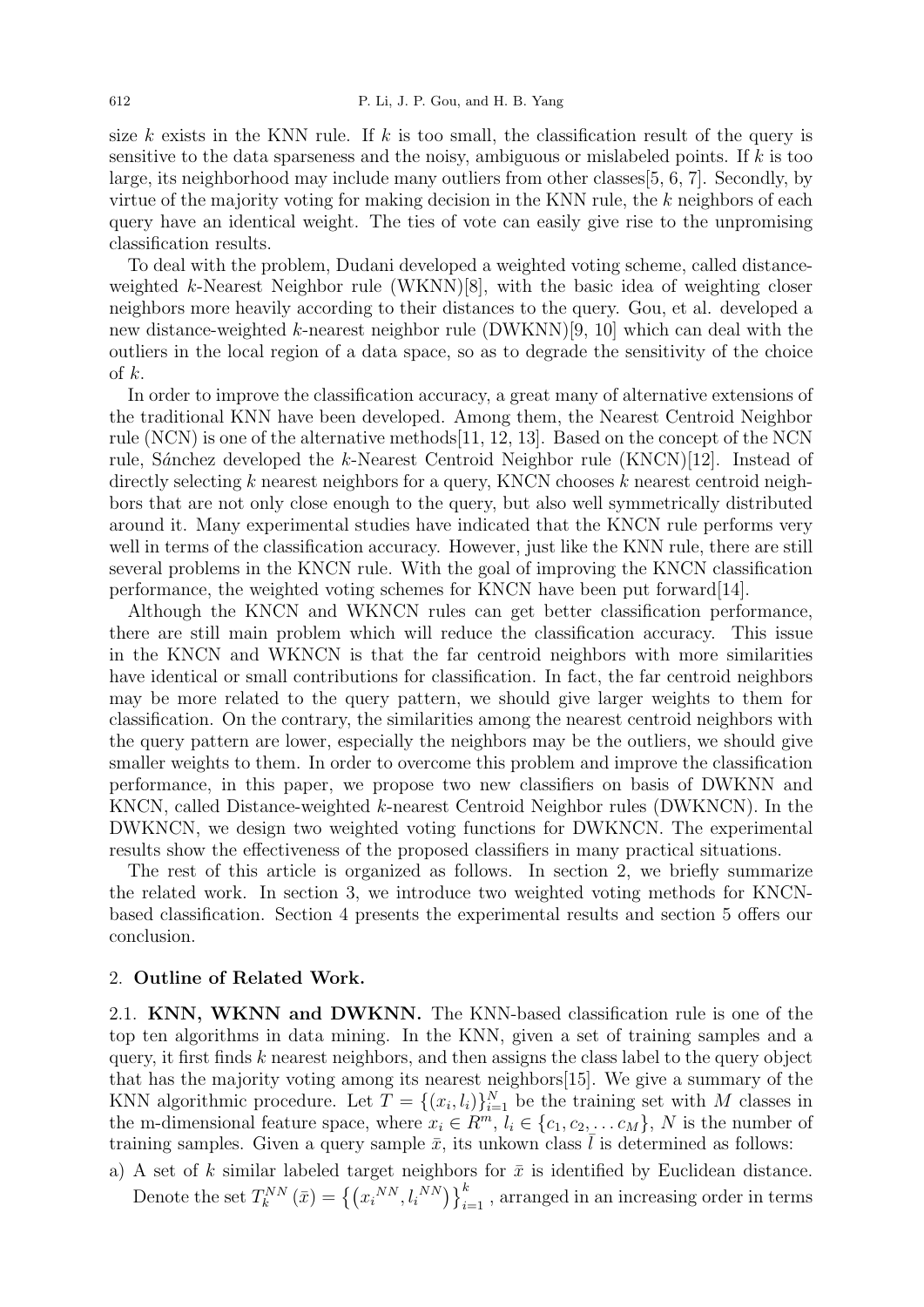of Euclidean distance  $d(\bar{x}, x_i^{NN})$  between  $\bar{x}$  and  $x_i^{NN}$ :

$$
d\left(\bar{x}, x_i^{NN}\right) = \sqrt{\left(\bar{x} - x_i^{NN}\right)^T \left(\bar{x} - x_i^{NN}\right)}
$$
(1)

b) The class label of the query object  $\bar{x}$  is predicted by the majority voting of those identified neighbors:

$$
\bar{l} = arg \max_{c_j} \sum_{x_i^{NN} \in T_k^{NN}(\bar{x})} \delta\left(c_j = l_i^{NN}\right)
$$
\n(2)

Where  $j \in \{1, 2, ..., M\}, \delta(c_j = l_i^{NN})$  is the Kronecker delta function that takes a value of one if  $c_j = l_i^{NN}$  and zero otherwise.

In the KNN rule, an implicit assumption that k nearest neighbors of each query share an identical weight is not always appropriate in pattern classification. Dudani first introduced a weighted voting method for KNN, called the WKNN rule[8]. In the WKNN, the closer neighbors are weighted more heavily than the farther ones. The weight  $w_i$  for the *i*-th nearest neighbor of the query  $\bar{x}$  is defined as follows:

$$
w_i = \begin{cases} \frac{d(\bar{x}, x_k^{NN}) - d(\bar{x}, x_i^{NN})}{d(\bar{x}, x_k^{NN}) - d(\bar{x}, x_1^{NN})} & d(\bar{x}, x_k^{NN}) \neq d(\bar{x}, x_1^{NN}), \\ 1 & d(\bar{x}, x_k^{NN}) = d(\bar{x}, x_1^{NN}) \end{cases}
$$
(3)

Then, the classification result of the query is made by the majority weighted voting:

$$
\bar{l} = arg \max_{c_j} \sum_{x_i^{NN} \in T_k^{NN}(\bar{x})} w_i \times \delta(c_j = l_i^{NN})
$$
\n(4)

In contrast to WKNN, Gou, et al. introduced a new distance-weighted  $k$ -nearest neighbor rule (DWKNN)[8, 9]. It can deal with the outliers in the local region of a data space, in order that the degree of the sensitivity of different choices of  $k$  can be degraded. Different from the weights in WKNN, the new weight  $w_i'$  for the *i*-th nearest neighbor of the query  $\bar{x}$  in DWKNN is defined as follows:

$$
w_{i}' = \begin{cases} \frac{d(\bar{x}, x_{k}^{NN}) - d(\bar{x}, x_{i}^{NN})}{d(\bar{x}, x_{k}^{NN}) - d(\bar{x}, x_{1}^{NN})} \times \frac{d(\bar{x}, x_{k}^{NN}) + d(\bar{x}, x_{i}^{NN})}{d(\bar{x}, x_{k}^{NN}) + d(\bar{x}, x_{i}^{NN})} & d(\bar{x}, x_{k}^{NN}) \neq d(\bar{x}, x_{1}^{NN}), \\ 1 & d(\bar{x}, x_{k}^{NN}) = d(\bar{x}, x_{1}^{NN}) \end{cases}
$$
(5)

And then, the classification result of the query is made by the majority weighted voting:

$$
\bar{l}' = \arg \max_{c_j} \sum_{x_i^{NN} \in T_k^{NN}(\bar{x})} w_i' \times \delta\left(c_j = l_i^{NN}\right)
$$
\n<sup>(6)</sup>

2.2. **KNCN and WKNCN.** NCN is a good way to choose the nearest neighbors [12, 13]. The basic idea of NCN is that the neighbors are not only close to the query objects as much as possible, but also they are distributed around the query objects as geometrically as possible. For the query object  $\bar{x}$ , NCN should be subject to two complementary constraints:

- a) The distance criterion: the centriod neighbors should be close to  $\bar{x}$  as much as possible.
- b) The symmetry criterion: the centriod neighbors should be placed around  $\bar{x}$  as homogeneously as possible.

The centroid of a set of points  $X = \{x_1, x_2, \ldots x_r\}$  can be defined as  $x_r^c = \frac{1}{r}$  $\frac{1}{r}$  $\sum_{r=1}^{r}$  $i=1$  $x_i$ .

According to the NCN concept, the KNCN rule is introduced by Sánchez [9]. Compared with the KNN, the KNCN predicts the class label of the query object in terms of both the proximity and symmetrical distribution of the neighbors by the majority voting.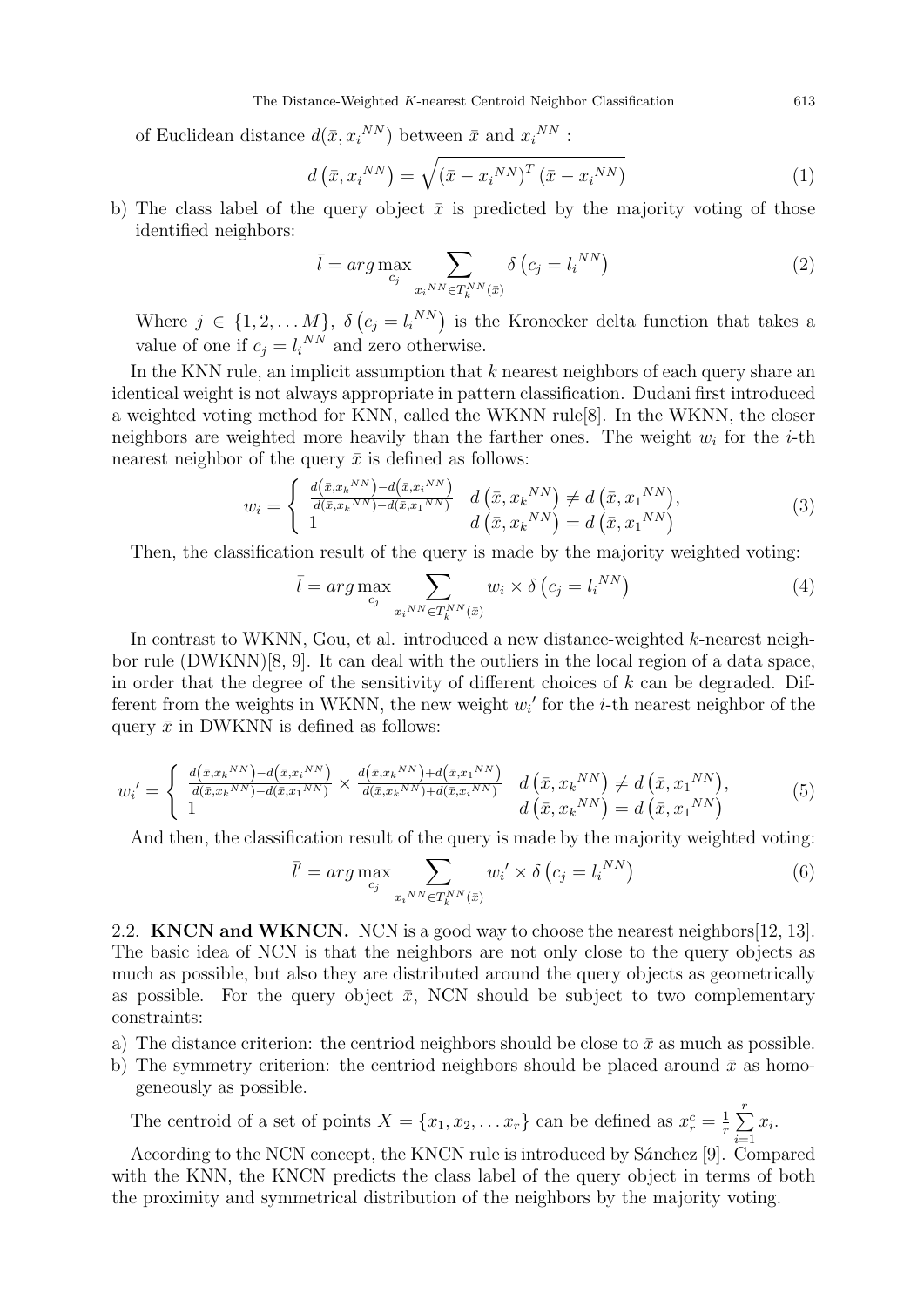Given a query  $\bar{x}$ , the KNCN classifier can be obtained as follows:

- a) Find the k nearest centriod neighbors of a query  $\bar{x}$  from the training set T, indicated by  $T_k^{NCN} = \left\{ x_i^{NCN} \in R^m \right\}_{i=1}^k$ .
- b) Assign  $\bar{x}$  to the class c with the greatest voted class among k nearest centroid neighbors in the set  $T_k^{NCN}$  (resolve ties randmly), according to Eq.(2)

With the goal of improving the KNCN classification performance, the weighted voting schemes for KNCN have been proposed  $[14]$ . It implies a common weighted voting function, i.e., uniform kernel function:

$$
w_i^{NCN} = \frac{1}{i}, i = 1, 2, \dots, k
$$
\n(7)

And then, the classification result of the query is made by the majority weighted voting according to Eq. $(4)$  or  $(6)$ .

#### 3. The Distance-weighted KNCN Classifiers.

3.1. Problem representation. As we know, the classification rules based on the KNN rule have two limitations: (1) the classification performances is sensitive to choose the neighborhood size  $k$ ; (2) a majority vote is the simplest method of combining the class labels for the KNN, and the k neighbors of each query have an identical weight. The ties of vote can easily give rise to the unpromising classification results. Moreover, although the weighted voting methods are less sensitive to the choice of  $k$  than the  $k$ -nearest neighbor rule, their classification results are still affected by the sensitivity of  $k$ , owing to the existing outliers in the neighborhood region of k nearest neighbors, especially in small training sample size situations[16, 17, 18].

Due to the distance and symmetry criterions used in the KNCN, it has been observed that the classification importance of centroid neighbors' proximity can be overestimated[14]. Given a NCN neighborhood, some nearest centroid neighbors may be indeed too far from the query pattern, but the query may be located closer to the most distant centroid neighbors. This problem could result in slower or worse classification accuracy.

Motivated by the problems as mentioned above, we can find that the distance of farther nearest centroid neighbors are probably smaller than the closer nearest centroid neighbors[19]. In this situation, on one hand, the farther nearest centroid neighbors may be more effective for the classification result; on the other hand, the closer nearest centroid neighbors may be outliers, it will reduce the classification accuracy. So during the classification process, we should give more weight to highly reliable centroid neighbors while reducing the impact of unreliable centroid neighbors. We assume that the weights of the closer nearest centroid neighbors with the lower classification contribution should be smaller, otherwise the weights of the farther nearest centroid neighbors with the higher classification contribution should be larger. Therefore, we propose two Distance-weighted k-nearest Centroid Neighbor rules (DWKNCN). The proposed methods can not only use the advantage of the geometric distribution of the nearest centroid neighbors, but also use the similarity between the nearest centroid neighbors and the query pattern. Moreover, we can give more contribution with more weight for classification, although the nearest centroid neighbors with more similarities are farther. They can resolve the problem of the sensitivity issue on the choice of the neighborhood size  $k$  and the identical weight to each neighbors, so as to improve the classification performance.

Next, we borrow the ideas of the distance-weighted voting method to develop two new voting schemes for KNCN.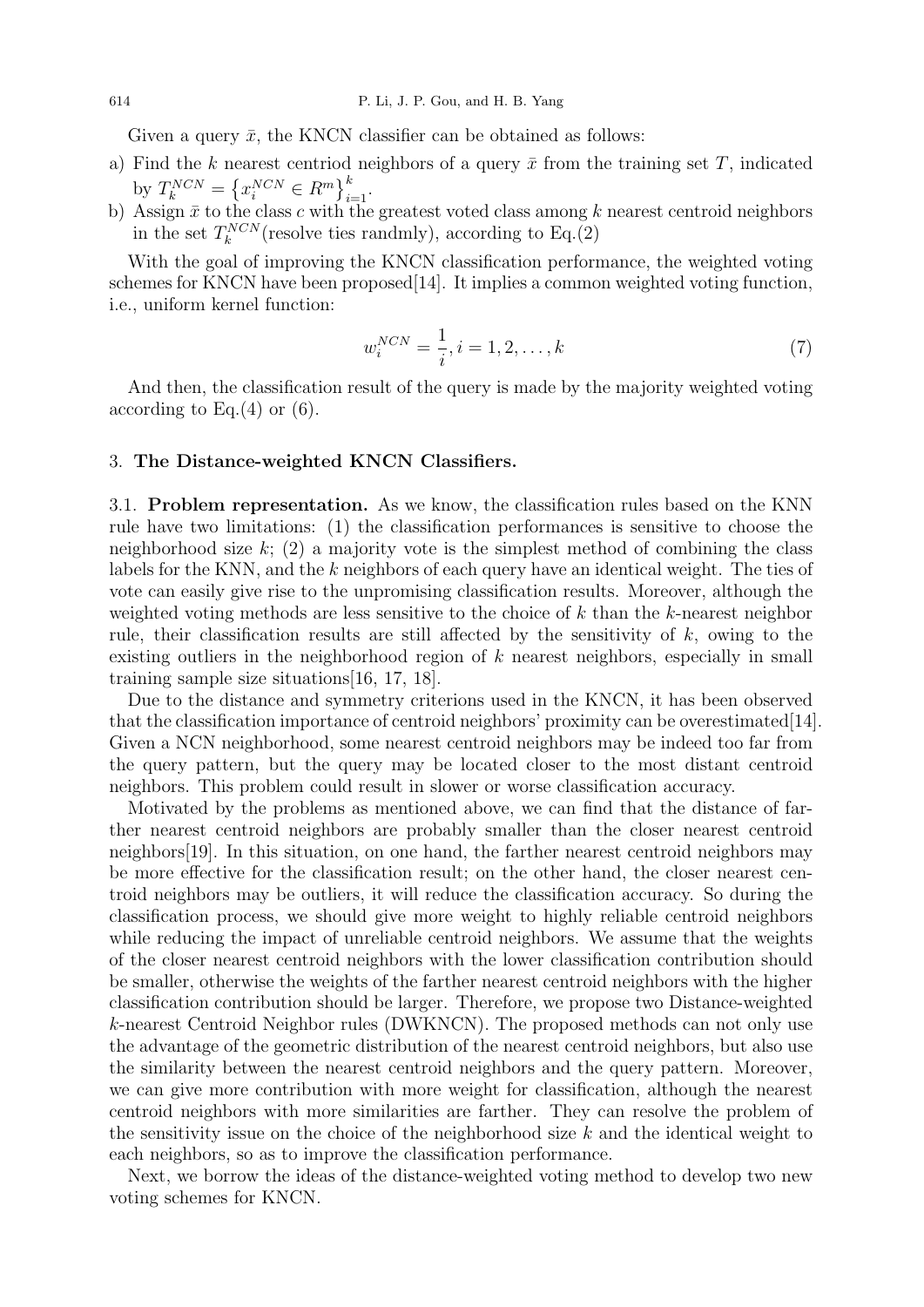3.2. DWKNCN1. We design a simple and effective classifier, i.e. DWKNCN1, to attempt to solve the aforementioned problems and improve the classification accuracy.

Let  $\overline{T} = \left\{ (x_i^{NCN}, l_i^{NCN}) \right\}_{i=1}^k$  be the set of the k-nearest neighbors to the query  $\overline{x}$ arranged in an increasing order according to the distance  $d(\bar{x}, x_i^{NCN})$  between  $\bar{x}$  and  $x_i{}^{NCN}$ , and  $\bar{W} = {\bar{w}_1, \bar{w}_2 \dots \bar{w}_k}$  be the set of the homologous weights. DWKNCN1 is based on WKNN and KNCN: to give different weights to  $k$  nearest centroid neighbors according to their distances, with closer neighbors having greater weights. The weight  $\bar{w}_i$ for the *i*-th nearest centroid neighbor of the query  $\bar{x}$  is defined as follows:

$$
\bar{w}_i = \begin{cases}\n\frac{d_{max} - d(\bar{x}, x_i^{NCN})}{d_{max} - d_{min}} & d_{max} \neq d_{min}, \\
1 & d_{max} = d_{min}\n\end{cases}
$$
\n(8)

where  $d_{max} = max \left\{ d \left( \bar{x}, x_i^{NCN} \right) \right\}_{i=1}^k$ ,  $d_{min} = min \left\{ d \left( \bar{x}, x_i^{NCN} \right) \right\}_{i=1}^k$ .<br>And then, we label the query  $\bar{x}$  by the weighted voting, the same as Eq.(4) or (6).

$$
\bar{l} = arg \max_{c_j} \sum_{\left(x_i^{NCN}, l_i^{NCN}\right) \in \bar{T}} \bar{w}_i \times \delta\left(c_j = l_i^{NCN}\right) \tag{9}
$$

According to the Eq.(8), we can see that a centroid neighbor with smaller distance is weighted more heavily than one with larger distance: the nearest centroid neighbor with smallest distance gets weight of 1, the nearest centroid neighbor with largest distance among the k neighbors gets weight of 0 and the other centroid neighbors' weights are scaled linearly to the distances in between.

3.3. DWKNCN2. Compared with the DWKNCN1, we use the weighted function of  $Eq.(5)$  in DWKNN to put forward a new weighted voting method(DWKNCN2) which reduces the weight of each nearest centroid neighbor except the first nearest neighbor. It can keep from giving too much weight to the outliers by reducing the weights of the neighbors in the set of k nearest centroid neighbors for each query.

The new weight  $\bar{w}'_i$  for the *i*-th nearest neighbor of the query  $\bar{x}$  is defined as follows:

$$
\bar{w}'_i = \begin{cases}\n\frac{d_{max} - d(\bar{x}, x_i^{NCN})}{d_{max} - d_{min}} \times \frac{d_{max} + d_{min}}{d_{max} + d(\bar{x}, x_i^{NCN})} & d_{max} \neq d_{min}, \\
1 & d_{max} = d_{min}\n\end{cases}
$$
\n(10)

And then, we label the query  $\bar{x}$  by the weighted voting, the same as Eq. (9).

In Eq.(10), the weight of each K-nearest centroid neighbor consists of two parts: the first part is the same as the weight in DWKNCN1, the second one is a new distinct weight. Generally, the similarity between the outliers and the query pattern is relatively small. When the similarity is smaller, the degree of weight reduction should be greater. According to Eq.(10), we can give more weights for the farther nearest centroid neighbors with more similarities, with the purpose of further reducing the weights of the outliers among the k nearest centroid neighbors. It is obvious that the weight  $\bar{w}'_i$  is smaller than the weight  $\bar{w}_i$  computed by Eq.(8), except the weights of the first and k-th nearest centroid neighbors.

3.4. The Algorithm. In summary, the algorithm form of the proposed DWKNCN is described in Algorithm 1. Before the start of the algorithm, we prepare the input as follows:

 $\bar{x}$ : the query pattern, k: the neighborhood,  $T = \{x_i \in R^m\}_{i=1}^N$ : the training samples,  $T_i = \{x_{ij} \in R^m\}_{j=1}^{N_i}$ : the subset of T in each class, M: the numbers of classes,  $\{c_1, c_2, \ldots c_M\}$ : class labels,  $N_1, N_2, \ldots N_M$ : the number of training samples in  $T_i$ Then we can predict the class label of a query pattern by the DWKNCN rule.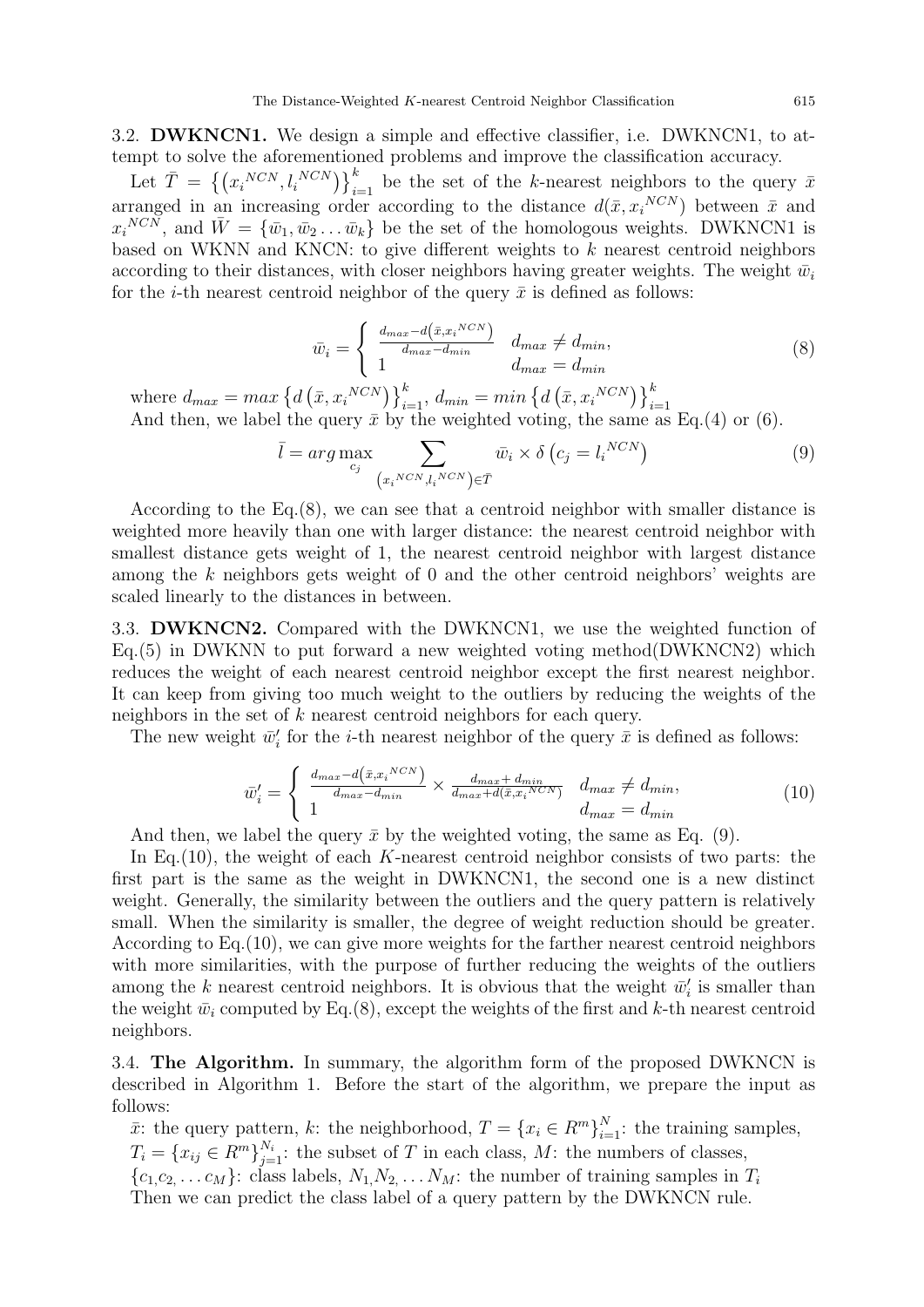## Algorithm 1: The proposed DWKNCN algorithms

**Step 1:** Compute the distances of training samples in each class  $c_i$  to the query  $\bar{x}$ for  $j=1$  to  $N_i$  do  $(\bar{x}, x_{ij}) = \sqrt{\left(\bar{x} - x_{ij}\right)^T \left(\bar{x} - x_{ij}\right)}$ End for **Step 2:** Find the first nearest centroid neighbor of  $\bar{x}$  in each class  $c_i$  $[min\_dist, min\_index] = min(d(\bar{x}, x_{ij}))$  $x_{i1}^{NCN} = x_{min\_index}$ Set  $C_i^{NCN}(x) = \{x_{i1}^{NCN} \in R^m\}$ **Step 3:** Search k nearest centroid neighbors of x except the first one in class  $c_i$ , say  $T_{ik}^{NCN}(x) = \left\{x_{ij}^{NCN} \in R^m\right\}_{j=1}^k$ For  $j=2$  to k do Set  $S_i(x) = T_i - C_i^{NCN}(x)$ ,  $S_i(x) = \{x_{il} \in R^m\}_{l=1}^{L_i(x)}$ ,  $L_i(x) = length(S_i(x))$ Compute the sum of the previous  $j - 1$  nearest centroid neighbors.  $sum_i^{NCN}(x) =$  $\sum_{i}^{j-1} x_{ir}^{NCN}$ Calculate the centroids in the set  $S_i$  for x and the distance between them. For  $l=1$  to  $L_i(x)$  do  $x_{il}^c = \frac{1}{i}$  $\frac{1}{j}(x_{il} + sum_i^{NCN}(x))$  $d_{il}^{c}\left(x,x_{il}^{c}\right)=\sqrt{\left(x-x_{il}^{c}\right)^{T}\left(x-x_{il}^{c}\right)}$ End For Find the *j*-th nearest centroid neighbors.  $[min\_index^{NCN}, min\_dist^{NCN}] = min(d_{il}^c(x, x_{il}^c))$  $x_{ij}^{NCN}=x_{min\_index^{NCN}}$ Add  $x_{ij}^{NCN}$  to the set  $C_i^{NCN}(x)$ . End For Set  $T_{ik}^{NCN}(x) = C_i^{NCN}(x)$ . Step 4: Calculate the weights of k nearest centroid neighbors. For  $i=1$  to k do  $d_{\text{max}} = \text{max} (d (x, x_i^{NCN})), d_{\text{min}} = \text{min} (d (x, x_i^{NCN}))$ If  $d_{max} = d_{min}$  then  $\bar{w}_i = 1$ Else  $\bar{w}_i = \frac{d_{max}-d(\bar{x}, x_i{}^{NCN})}{d_{max}-d_{min}}$  $\frac{x-d(\bar{x},x_i{}^{NCN})}{d_{max}-d_{min}}$  or  $\bar{w}_i = \frac{d_{max}-d(\bar{x},x_i{}^{NCN})}{d_{max}-d_{min}}$  $\frac{d_{max}-d(x,x_i^{n+1})}{d_{max}-d_{min}} \times \frac{d_{max}+d_{min}}{d_{max}+d(\bar{x},x_i^{NQ})}$  $\overline{d_{max}+d(\bar x, x_i{}^{NCN})}$ End if End For **Step 5:** Assign the class label to  $\bar{x}$  by the weighted voting.  $\overline{l} = \arg \max_{c_j} \sum_{(NCN, NCN)}$  $(x_i{}^{NCN}, l_i{}^{NCN}) \in T_k^{NCN}(\bar{x})$  $\bar{w}_i \times \delta (c_j = l_i^{NCN})$ 

4. Experimental Results. In the pattern classification, the accuracy rate is one of the most important measures to evaluate the algorithm performance. In order to study the classification behavior of the proposed classifiers, we conduct many comparative experiments on twelve real data sets to compare with the aforementioned classifiers. These real data sets are selected from the UCI machine learning repository[20]. We consider the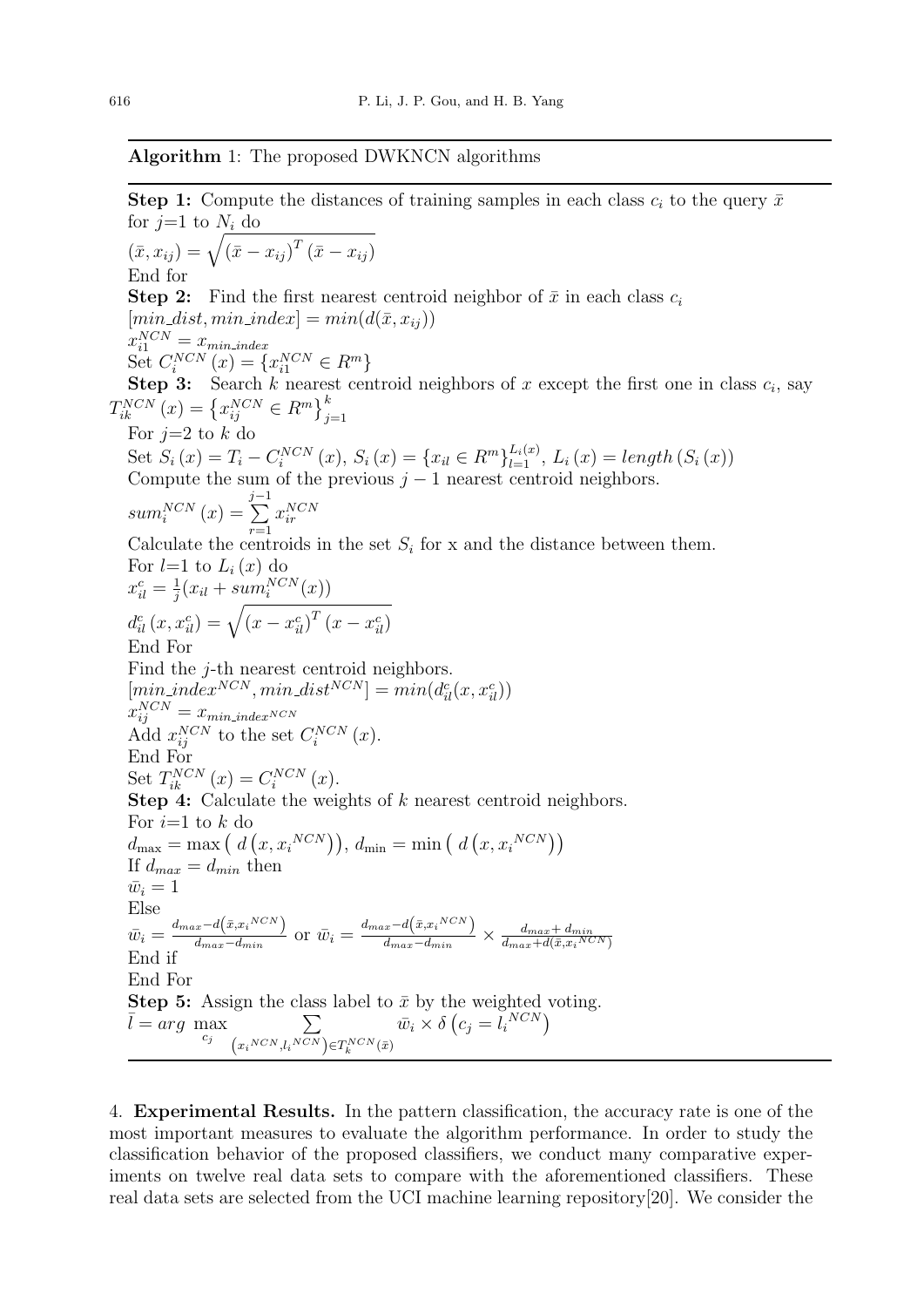classification performance through two aspects[21]: (1) the highest accuracy rates and the corresponding values of  $k$ , (2) the accuracy rates with varying the neighborhood size  $k$ .

4.1. Experimental Data Sets. The twelve real data sets in our experiments are selected from the UCI machine learning repository. For short, among these data sets, the abbreviated names for Image Segmentation, Parkinsons, Waveform, Landsat Satellite, Transfusion are Image, Park, Wave, Landsat and Trans. The overall properties of these data sets are described in Table 1, including dataset names, sample instances, feature space dimensions, class numbers and the number of testing samples.

| $\text{Dataset}$ | Instances | Dimensions | Classes        | Training set | Testing set |
|------------------|-----------|------------|----------------|--------------|-------------|
| Wine             | 178       | 13         | 3              | 118          | 60          |
| Iris             | 150       | 4          | 3              | 100          | 50          |
| Seeds            | 210       | 7          | 3              | 140          | 70          |
| <b>DUser</b>     | 403       | 6          | 4              | 260          | 143         |
| Image            | 2310      | 19         | 7              | 1400         | 910         |
| Ecoli            | 336       | 7          | 8              | 216          | 120         |
| Park             | 195       | 22         | $\overline{2}$ | 130          | 65          |
| Wave             | 5000      | 40         | 3              | 3000         | 2000        |
| Landsat          | 6435      | 36         | 6              | 4290         | 2145        |
| Musk             | 476       | 166        | $\overline{2}$ | 317          | 159         |
| Pen              | 10992     | 16         | 10             | 7323         | 3669        |
| Trans            | 748       | 4          | $\overline{2}$ | 498          | 250         |

Table 1. The data sets used in the experiments

The attributes of the data sets are both numeric, which can make us directly use Euclidean distance to calculate the similarity between two samples. Among the 12 data sets, there are 3 data sets that belong to two-class classification tasks, while the others are multi-class classification tasks. We conduct experiments by 20-fold cross validation. The training sets are randomly taken from each data set, while the remaining samples are the testing sets. We do experiments 20 times and obtain 20 different training and testing sets for performance evaluation on each data set. Twenty averaged classification accuracy with 95% confidence is achieved as the final performance. We should note that the values of the neighborhood size  $k$  in each data set vary from 1 to 15. The optimal or sub-optimal value of  $k$  on each data set which obtains the highest accuracy rate is chosen within the interval.

4.2. Experimental Comparisons. We thoroughly explore the performance of our two proposed DWKNCNC classifiers, compared to KNN, WKNN, DWKNN, KNCN, WKNCN. The average best accuracy rates, the corresponding standard deviations and values of k of each method are shown in Table 2.

Among these methods, the best classification results are marked bold-face type in the table. As shown in Table 2, we can clearly see that the proposed DWKNCN1 and DWKNCN2 classifier always perform better than other five methods on the real data sets, except Wave and Trans data set.

To further explore the superiority of the proposed DWKNCN rules, the average classification results of the seven methods with varying the neighborhood size  $k$  on each data set are shown in Figure 1 and 2.

It is clear that the performance of DWKNCN is almost superior to the other methods, especially when the value of  $k$  is large. In consequence, we can draw a conclusion that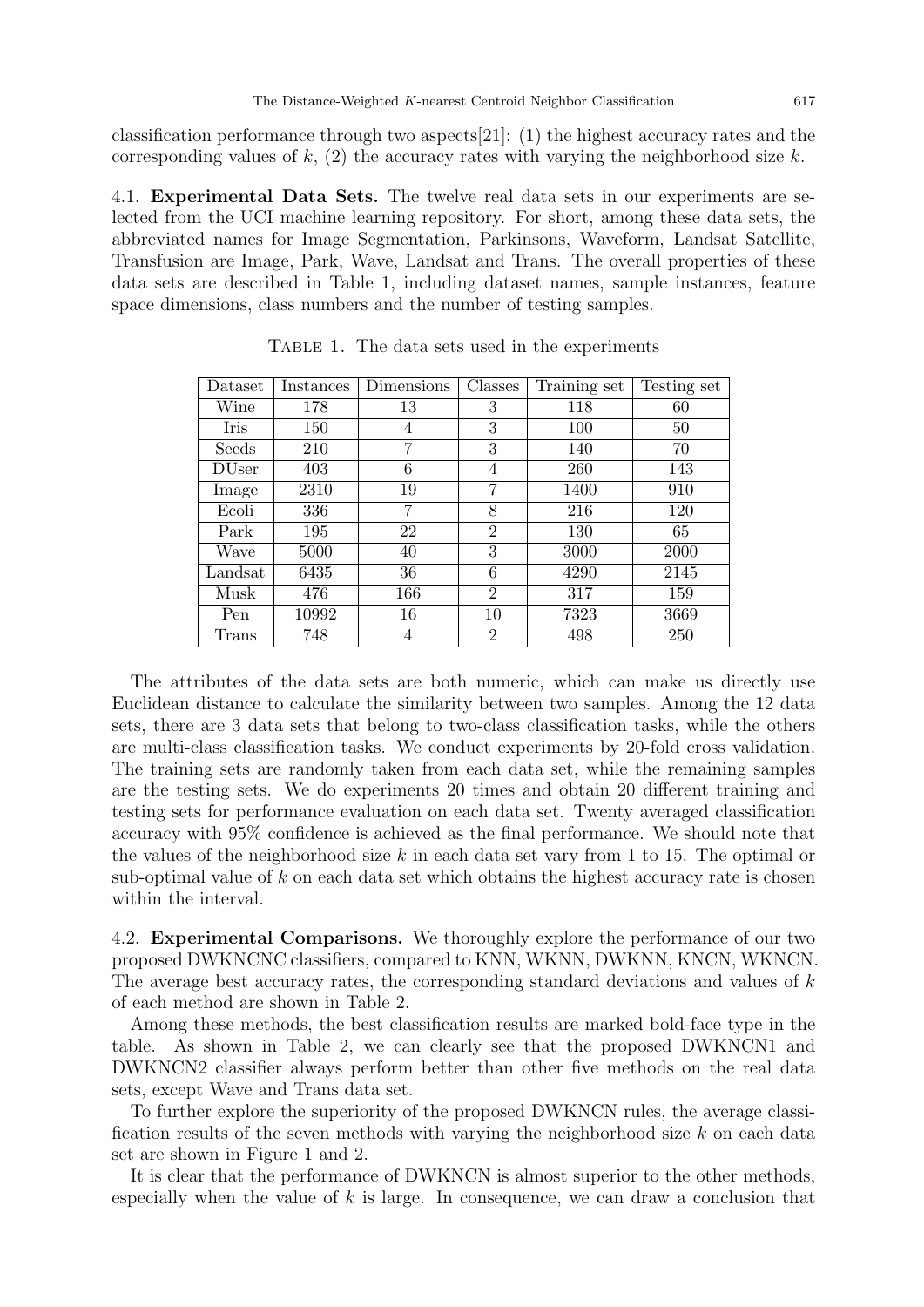TABLE 2. The best average accuracy rates  $(\%)$  of each method with the corresponding stds and value of  $k$  in the parentheses for the 12 UCI data set (the best recognition performance is described in bold-face on each data set)

| Datasets     | <b>KNN</b>              | WKNN                     | <b>DWKNN</b>           | <b>KNCN</b>             | WKNCN                   | <b>DWKNCN1</b>   | DWKNCN2            |
|--------------|-------------------------|--------------------------|------------------------|-------------------------|-------------------------|------------------|--------------------|
| Wine         | $80.75 \pm 1.74$<br>(6) | $80.67 \pm 2.09$<br>(10) | $81.08 + 2.17$<br>(11) | $82.58 + 2.22$<br>(12)  | $76.92 \pm 0.45$<br>(7) | $83.17 + 2.87$   | $83.08 + 2.89$     |
|              |                         |                          |                        |                         |                         | (13)             | (12)               |
| <b>Iris</b>  | $96.80 \pm 0.57$        | $96.40 + 0.60$           | $96.60 \pm 0.68$       | $96.40 \pm 0.43$        | $95.40 + 0.10$          | $97.00 \pm 0.66$ | $97.00 {\pm} 0.57$ |
|              | (10)                    | (10)                     | (10)                   | (9)                     | (7)                     | (11)             | (11)               |
| Seeds        | $90.27 \pm 0.83$<br>(7) | $90.40 \pm 1.07$<br>(13) | $90.40 + 1.10$<br>(11) | $90.13 \pm 0.83$<br>(9) | $88.20 + 0.20$<br>(13)  | $90.67 \pm 1.13$ | $90.57 \pm 1.08$   |
|              |                         |                          |                        |                         |                         | (12)             | (12)               |
| <b>DUser</b> | $85.11 + 1.46$          | $85.22 \pm 1.20$         | $85.33 \pm 1.25$       | $85.89 + 1.18$          | $82.67 + 0.21$          | $86.11 + 1.45$   | $86.44 \pm 1.63$   |
|              | (4)                     | (7)                      | (7)                    | (9)                     | (9)                     | (12)             | (13)               |
| Image        | $95.96 \pm 1.88$        | $96.09 \pm 0.54$         | $96.06 \pm 0.32$       | $96.35 \pm 0.37$        | $96.09 \pm 0.09$        | $96.36 \pm 0.20$ | $96.52 \pm 0.22$   |
|              | (1)                     | (5)                      | (5)                    | (5)                     | (11)                    | (8)              | (9)                |
| Ecoli        | $84.72 \pm 1.21$        | $86.06 \pm 2.10$         | $85.78 + 2.05$         | $86.00 \pm 1.63$        | $81.44 \pm 0.20$        | $86.33 \pm 2.13$ | $86.67 \pm 2.28$   |
|              | (3)                     | (13)                     | (13)                   | (9)                     | (8)                     | (10)             | (10)               |
| Park         | $82.41 \pm 0.62$        | $82.77 \pm 0.73$         | $82.70 \pm 0.75$       | $82.48 \pm 0.78$        | $81.61 \pm 0.23$        | $82.63 \pm 0.63$ | $82.92 + 0.80$     |
|              | (8)                     | (13)                     | (13)                   | (8)                     | (12)                    | (11)             | (11)               |
| Wave         | $82.67 \pm 2.41$        | $81.11 + 2.46$           | $81.06 \pm 2.46$       | $82.22 \pm 2.59$        | $80.50 \pm 2.26$        | $80.89 \pm 2.46$ | $80.89 \pm 2.51$   |
|              | (15)                    | (15)                     | (15)                   | (14)                    | (11)                    | (15)             | (11)               |
| Landsat      | $90.80 \pm 3.20$        | $90.80 \pm 1.00$         | $90.85 \pm 0.9$        | $92.15 \pm 1.34$        | $91.50 \pm 0.23$        | $92.20 + 0.69$   | $92.25 + 0.60$     |
|              | (1)                     | (1)                      | (4)                    | (6)                     | (6)                     | (5)              | (5)                |
| Musk         | $86.73 \pm 2.58$<br>(4) | $86.86 \pm 0.67$<br>(6)  | 86.92±0.55<br>(8)      | 88.05±0.77<br>(3)       | $89.69 \pm 1.58$<br>(3) | $89.94 \pm 1.61$ | $90.19 + 1.70$     |
|              |                         |                          |                        |                         |                         | (11)             | (11)               |
| Pen          | 95.00±4.77              | $95.00 \pm 1.17$         | $95.00 \pm 0.41$       | $95.19 \pm 2.28$        | $94.55 \pm 0.40$        | $95.00 \pm 0.97$ | $95.59 \pm 0.90$   |
|              | (1)                     | (1)                      | (1)                    | (4)                     | (9)                     | (1)              | (4)                |
| Trans        | 77.96±2.32              | $76.08 \pm 1.94$         | $75.52 \pm 1.86$       | $78.52 {\pm} 2.54$      | $76.28 \pm 2.15$        | $76.32 \pm 2.13$ | $76.04 \pm 2.08$   |
|              | (14)                    | (14)                     | (15)                   | (13)                    | (13)                    | (14)             | (15)               |

the proposed DWKNCN classifiers have the robustness to the sensitivity choices of the neighborhood size k with good performance to some degree.

In order to further study on classification performance of the proposed DWKNCN, we obtain the classification results about a given query pattern on DUser data set given the value of k in the WKNCN and DWKNCN classifiers. The given query pattern  $\bar{x}$  originally belongs to class 1. Find the k nearest centriod neighbors of the given query pattern  $\bar{x}$  from the training set,  $\bar{x}$  is wrongly classified by WKNCN when  $k = 1, \ldots, 8$  but  $\bar{x}$  is correctly classfied by DWKNCN when  $k = 5, 6, 7, 8$ . Table 3 illustrates the distances between each nearest centroid neighbor and the given query pattern, the labels and the corresponding weights of nearest centroid neighbors on DUser data set when  $k = 8$ .

According to Eq. (7), (8) and (10), we can calculate the weights of each nearest centroid neighbor in WKNCN, DWKNCN1 and DWKNCN2 rule, i.e.,  $w_i$ ,  $\bar{w}_i$  and  $\bar{w_i}'$ . From Table 3, we can easily find the weights of the  $2^{th}$ ,  $3^{th}$  and  $5^{th}$  nearest centroid neighbor using DWKNCN1 and DWKNCN2 rules are greater than the weights using WKNCN. Just in the time the labels of these nearest centroid neighbors are as same as the label of the query pattern. On the other hand, the label of the farthest nearest centroid neighbor, i.e.,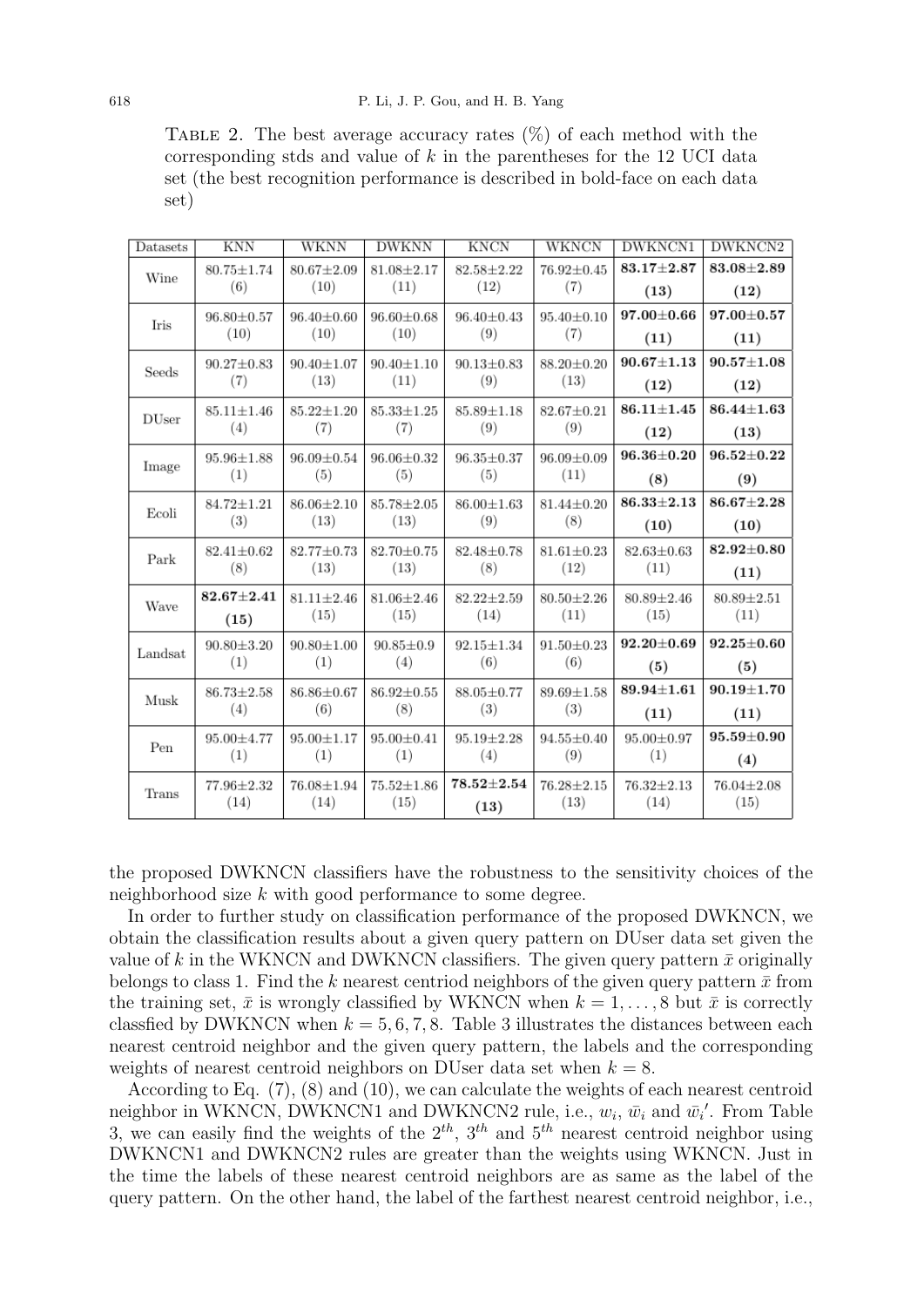

FIGURE 1. The classification accuracies via the neighborhood size  $k$  on each data set.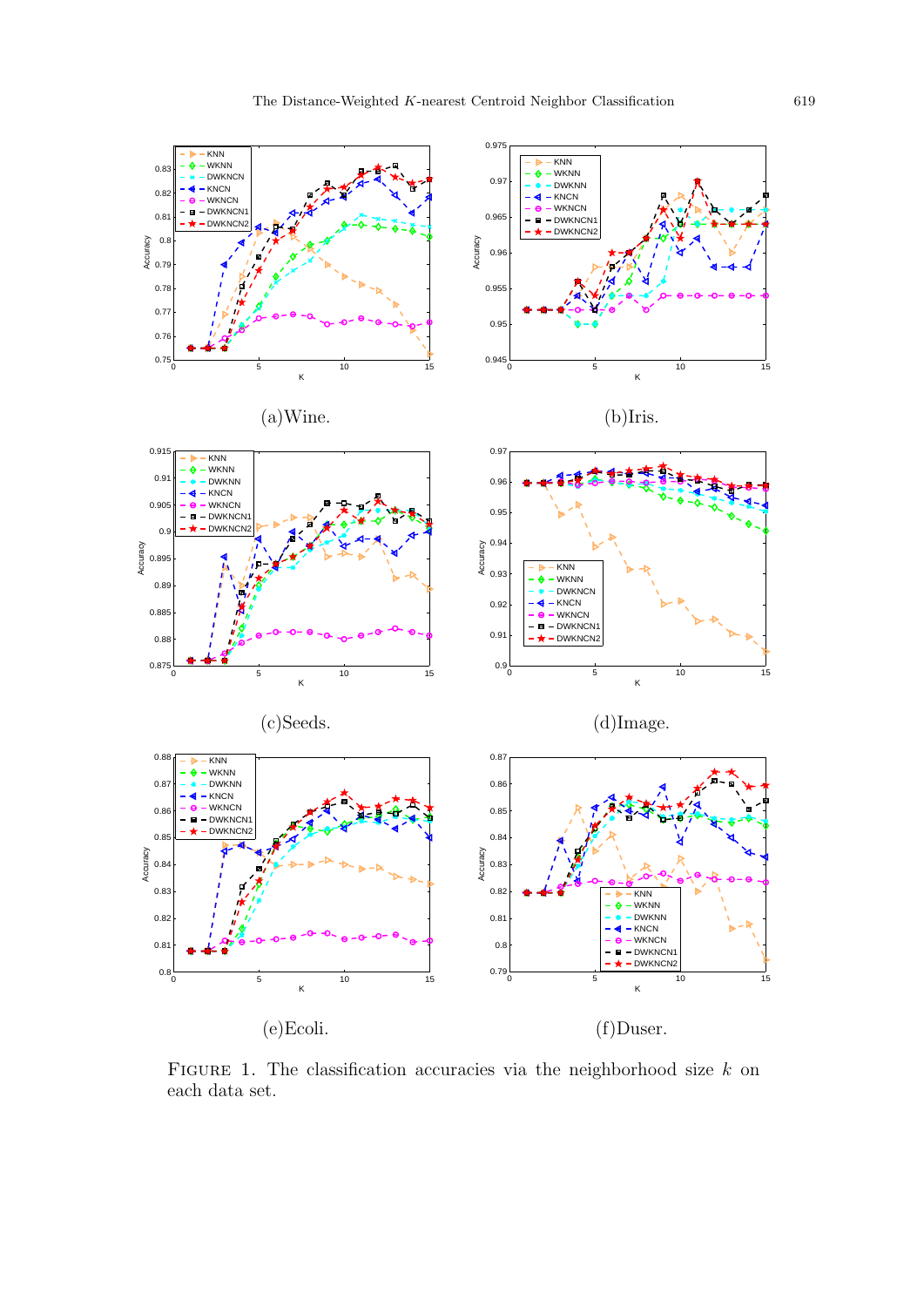

FIGURE 2. The classification accuracies via the neighborhood size  $k$  on each data set.

the  $6<sup>th</sup>$  nearest centroid neighbor is inconsistent with the query pattern, the weights of two DWKNCN rules are zero, as a result, it greatly reduces the possibility of inconsistent value. Consequently the classification result using WKNCN is wrong, the results using DWKNCN1 and DWKNCN2 are right. The reason for the aforementioned results is that when the close centroid neighbors have too large distances or the far centroid neighbors have too small distances, the weighted voting scheme of WKNCN is not suitable. In our proposed classification, the distances are considered in the weighted voting scheme, the experimental results show it outperforms the others.

5. Conclusions. In this article, we propose new distance-weighted k-nearest centroid neighbor classification rules which are based on KNCN and WKNCN. The new classifiers aim at improving the classification performance. Compared to the other  $k$ -nearest neighbor classifiers, the experiments of the proposed method are conducted on 12 real data sets. The experimental results suggest that the new classifiers outperform the others, especially in case of a large value of neighborhood size k. In the proposed classification methods, our focus is how to give weights when the close centroid neighbors have too large distances or the far centroid neighbors have too small distances. Through the comprehensive analysis, it suggests that the proposed classifiers have the following strengths: a) when the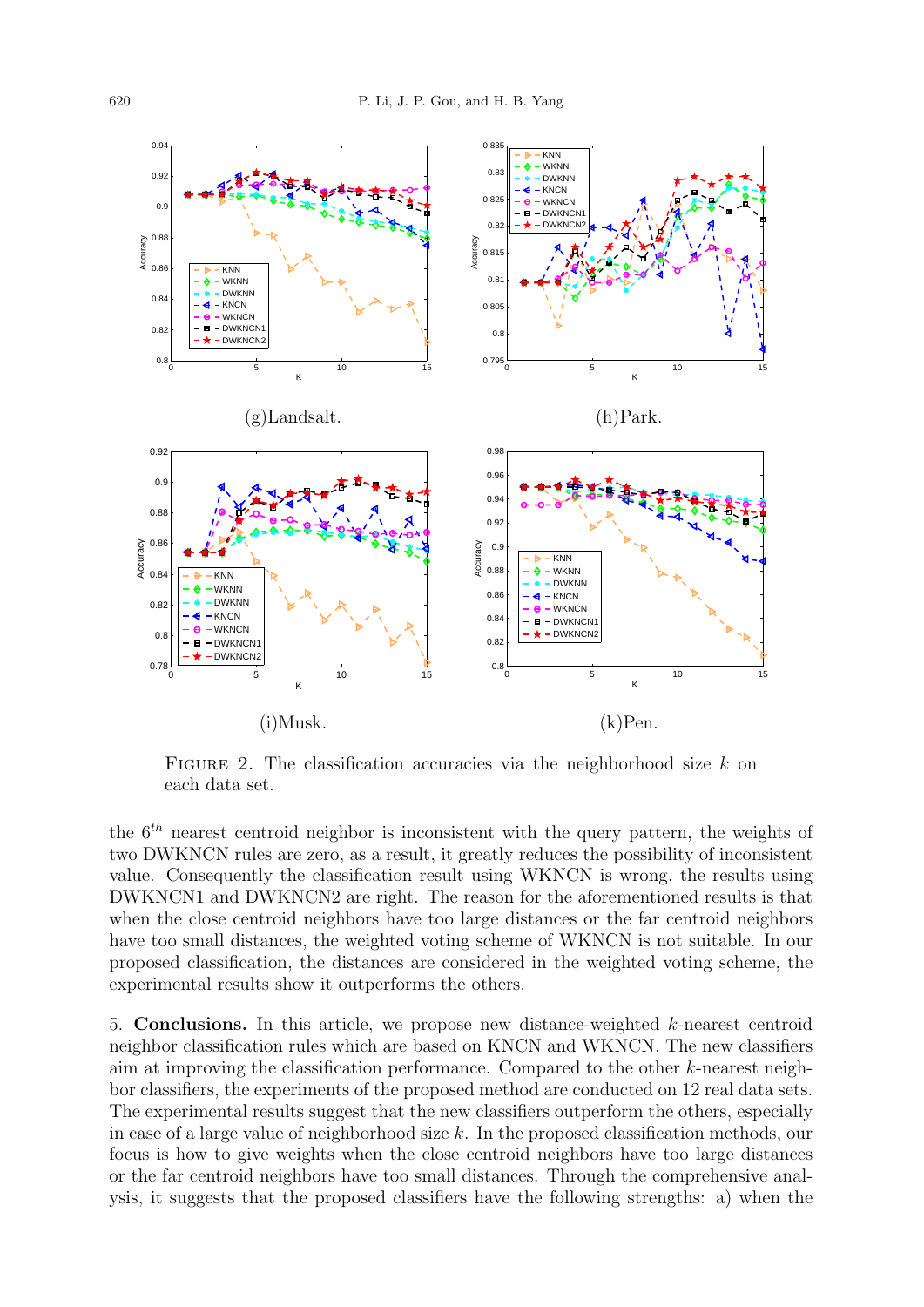Table 3. The weights of WKNCN, DWKNCN1 and DWKNCN2 rule, the distance and label of each nearest centroid neighbor when  $k = 8$  and the classification results on DUser data set(The symbols  $\varphi'$  and  $\varphi'$  denote the classification results on DOSer data set  $($ I he symbols  $\lor$  and  $\lor$  denote the value of the class 1 and 2. The symbols  $\lor$  and  $\lor$  indicate the wrong and right classification. The *i* denotes the  $i<sup>th</sup>$  nearest centroid neighbor, the  $d_i$ denotes the distance between a query pattern and the  $i<sup>th</sup>$  nearest centroid neighbor, the  $l_i$  denotes the label of the  $i^{th}$  nearest centroid neighbor. The  $w_i$ ,  $\bar{w}_i$  and  $\bar{w}_i'$  denote the weights of three methods. The specific weights are describes in bold-face in table 3 )

| $\bullet$<br>$\overline{\imath}$ | $d_i$  | $l_i$    | The weights of three methods |                           |                        |  |
|----------------------------------|--------|----------|------------------------------|---------------------------|------------------------|--|
|                                  |        |          | $w_i$ (WKNCN)                | $\overline{w}_i(DWKNCN1)$ | $\bar{w_i}'$ (DWKNCN2) |  |
|                                  | 0.1565 |          |                              |                           |                        |  |
| $\overline{2}$                   | 0.2022 | ♡        | 0.5                          | 0.7901                    | 0.7274                 |  |
| 3                                | 0.2653 | M        | 0.33                         | 0.5002                    | 0.4151                 |  |
| 4                                | 0.2791 |          | 0.25                         | 0.4369                    | 0.3549                 |  |
| 5                                | 0.2142 | ♡        | 0.2                          | 0.7349                    | 0.6628                 |  |
| 6                                | 0.3742 |          | 0.1667                       | 0                         | $\mathbf{0}$           |  |
| 7                                | 0.3419 | M        | 0.1429                       | 0.1484                    | 0.1100                 |  |
| 8                                | 0.3356 |          | 0.125                        | 0.1775                    | 0.1328                 |  |
| The classification result        |        | $\times$ |                              |                           |                        |  |

close centroid neighbors have too large distances or the far centroid neighbors have too small distances, the weights of our weighted voting scheme are relatively suitable than the others. b) it is more robust to the neighborhood size  $k$  with the preferable performance. Based on our study, it can be concluded that our proposed classifiers can be effectively used in the field of pattern classification.

Acknowledgment. This work was supported in part by National Natural Science Foundation of China (Grant No. 61502208), the Natural Science Foundation of the Jiangsu Higher Education Institutions of China (Grant No. 14KJB520007), China Postdoctoral Science Foundation (Grant No. 2015M570411), Natural Science Foundation of Jiangsu Province of China (Grant No. BK20150522), Senior Visiting Scholar Project of Jiangsu Higher Vocational College of China(Grant No. 2015FX082) and Research Foundation for Talented Scholars of JiangSu University (Grant No. 14JDG037). The authors would like to thank to the anonymous reviewers for their valuable comments and suggestions.

## **REFERENCES**

- [1] S.Theodoridis, Pattern Recognition(4th Editon), Electronic Industry Press, China, 2006.
- [2] E. Fix, J. L. Hodges, Discriminatory Analysis, Nonparametric discrimination: ConsistencyProperties, Technique Report No. 4 USAF School of Aviation Medcine, Randolf Field Texas, 1951.
- [3] X. D. Wu, V. Kumar et al., Top 10 algorithems in data mining, Knowledge Information System, vol. 14, pp. 1-37, 2008.
- [4] T. Wagner, Convergence of the nearest neighbor rule, IEEE Transations of Information Theory, vol. 17, no. 5, pp. 566-571, 1971.
- [5] D. M. Garcia, J. G. Gutirrez, J.C.R Santos, An-evolutionary voting for k-nearest neighbours, Expert System with Applications, vol. 43, pp. 9-14, 2016.
- [6] Y. Abraham, S. Hanoch, K-nearest neighbors optimization-based outlier removal,Journal of Computational Chemistry, vol. 36, no. 8, pp. 493-506, 2015.
- [7] X. X. Wang, L. Y. Ma, A Compact K Nearest Neighbor Classification for Power Plant Fault Diagnosis,Journal of Information Hiding and Multimedia Signal Processing, vol. 5, no. 3, pp. 508-517, 2014.